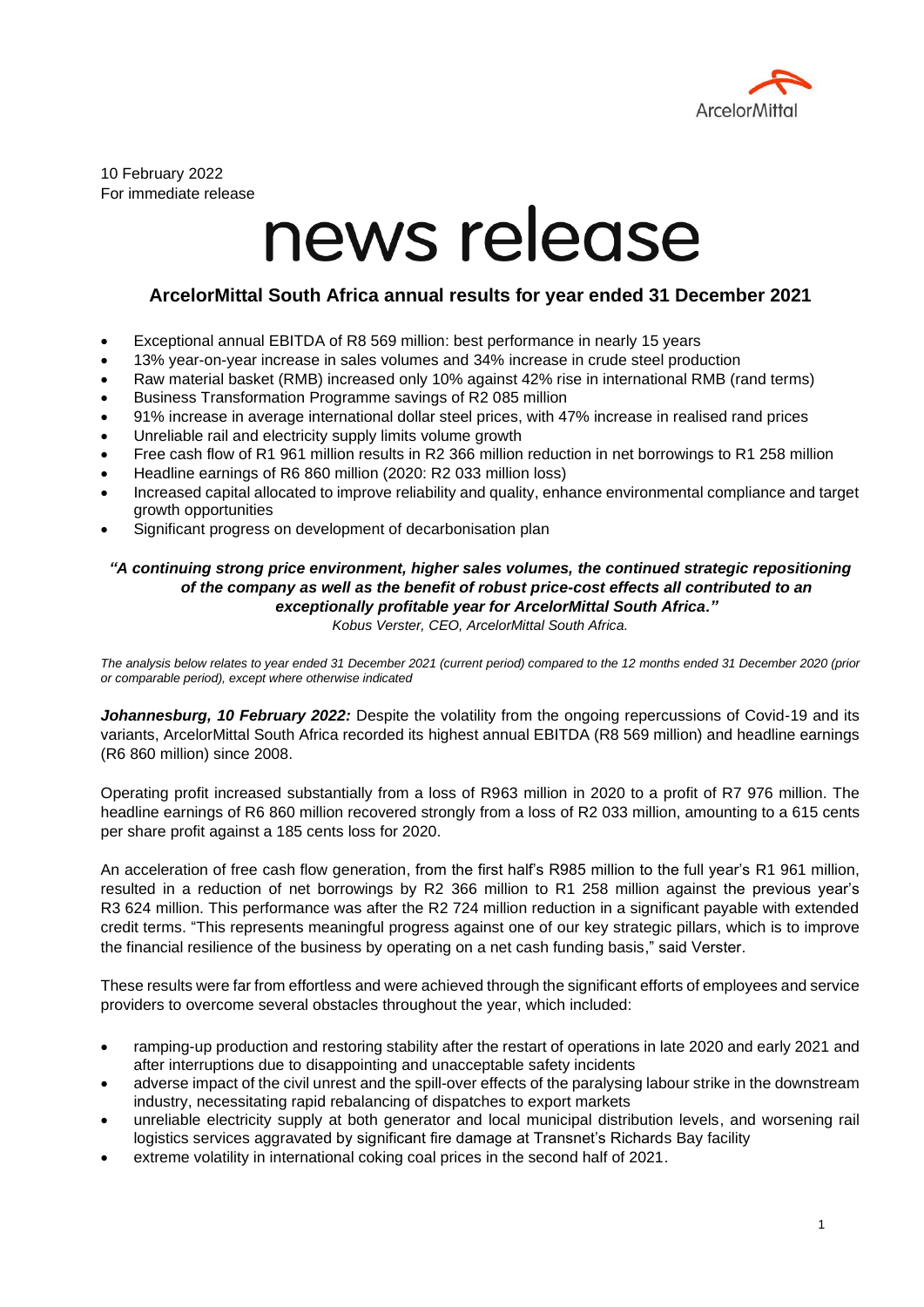

The global steel environment for 2021 was characterised by overall positive yet differing dynamics in the two halves of the year. The first half saw strong demand recovery due to low supply chain inventories and a strong recovery in steel spreads (the difference between steel prices and raw material costs). It was in the first half that China reduced the incentive to export steel by cancelling the export rebates on VAT. Given the scale of China's steel industry and the size of its exports, this represented a material change to the medium‐term prospects of the global non‐China steel industry. There was continued positive demand in the second half, though with steel prices off record highs. The half also saw falling iron ore prices and volatile coking coal prices in response to easing supply constraints among exporters and notable economic interventions in China.

Average international dollar steel prices increased by 91%, iron ore by 48%, coking coal by 82% and scrap by 68%.

Global crude steel production increased to 1 910 million tonnes for 2021, returning to pre-pandemic levels earlier than anticipated (except in China). This performance is 68 million tonnes (or 4%) higher than 2020, and reflects the pent-up demand by mining, construction and manufacturing activity, as well as the notable recovery within the automotive industry and increased fixed capital formation levels.

Africa's output increased by 27% to 16 million tonnes due to higher production in South Africa and Egypt. South Africa's crude steel production increased by 28% to 5 million tonnes.

ArcelorMittal South Africa's average capacity utilisation increased from 42% in 2020 to 60% in 2021 and is currently at 79%. The company's crude steel production increased by 34%, or 769 000 tonnes, from 2,2 million tonnes to 3,0 million tonnes in 2021.

In South Africa, apparent steel consumption (ASC) for 2021 increased by 25% to 4,5 million tonnes, driven by the recovery of construction, mining and manufacturing.

ArcelorMittal South Africa's total sales volumes increased by 13%, or 284 000 tonnes, to 2,5 million tonnes compared to 2020, due to a 16% rise in domestic sales to 2,2 million while exports decreased by 5% to 302 000 tonnes. The regional mix of exports improved significantly with Africa Overland customers at 218 000 tonnes, representing a 47% increase.

The company's overall realised steel price in dollars increased by 62%. In rand terms, these realised steel prices increased by 47% as the average dollar/rand exchange rates strengthened by 10%.

Total steel imports of primarily hot rolled coil, galvanised sheet and tinplate increased by 47% to 1,4 million tonnes in response to inventory rebuilding in the local market. This volume constituted some 30% of South Africa's ASC (2020: 25%).

ArcelorMittal South Africa continues to support actions which target unfair trade practices in the jurisdictions where it operates and trades. Last year proved to be a particularly active year and globally, the unfair practices which initially led to protection being implemented, remained prevalent with risks intensifying as supply constraints ease and markets normalise.

As demand and supply trends normalise, steel inventory levels have also largely returned to normal. Business conditions in South Africa, particularly in the second half of 2021, proved to be more challenging than initially anticipated. This was due to the negative impact of such events as the civil unrest in July, labour disputes in the downstream sector, continuing electricity load-shedding and municipal distribution network failures, and lockdown uncertainty. In contrast, the anticipation of impactful progress on the renewable electricity build programme, private sector's potential involvement in rail and port logistics, advancing the next tranche of "shovel ready" projects within the Infrastructure Investment Programme, and positive spin-offs for growth from the upcoming band spectrum auction, serve as a basis for some optimism.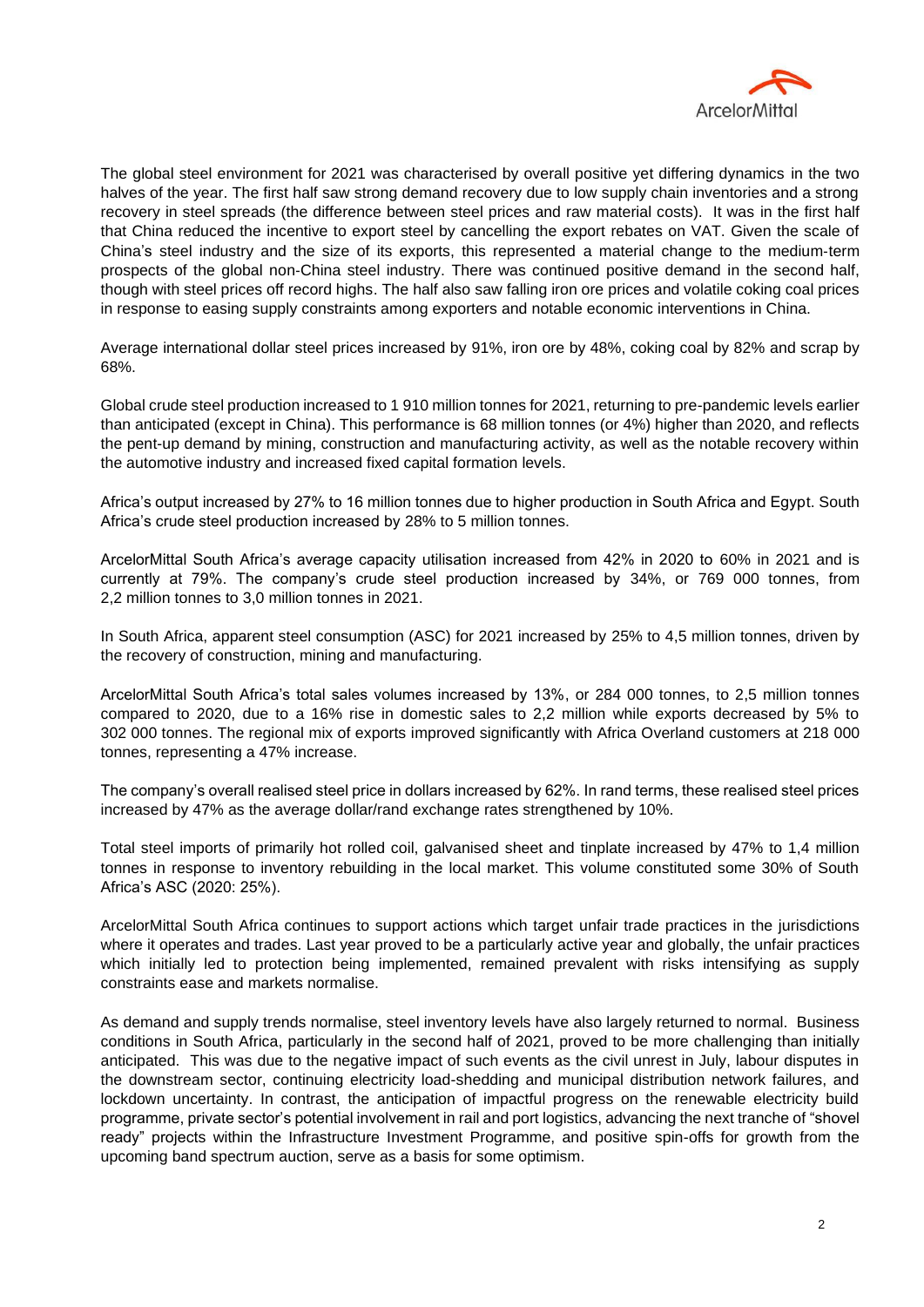

ArcelorMittal South Africa is the only primary producer in South Africa which supports the downstream industry through a formal support programme. This support saw a 67% year-on-year increase in value added export assistance and rebates to R308 million.

Diversifying the sourcing of strategic raw materials continued to yield significant benefits. The company's raw material basket (iron ore, coking coal, and scrap), representing 43% (2020: 41%) of cash cost per tonne, was 10% higher in rand terms, which is satisfying given the 42% increase in the international raw material basket in rand terms. Consumables and auxiliaries, which represented approximately 30% of cash cost per tonne (2020: 32%), increased by 5%. Electricity tariffs increased by 14%. Fixed costs increased from R5 066 million in 2020 to R7 428 million in 2021, an increase of 47%. This was largely because the company has taken a very conscious, responsible and well-considered decision to invest in certain key fixed cost areas to improve reliability and quality.

In addition to the significant maintenance programme undertaken, in November and December 2021 the Vanderbijlpark and Newcastle operations completed successful maintenance programmes on their blast furnaces.

"A return to stable, reliable production is key to our commitment to improving our customers' service experience after a difficult 2020 and early-2021," adds Verster.

Aggravated by the high electricity and logistics cost in South Africa, improving ArcelorMittal South Africa's position on the global cost curve while bettering its product offering to customers will be critical to the next phase of its *Transforming for Sustainable Growth* strategy.

The company's Business Transformation Programme (BTP) contributed a further R2 085 million (2020: R1 543 million) in improvements, bringing the cumulative benefit achieved since the programme started in the second half of 2018, to R5,6 billion.

#### **Safety, Environmental, Social and Governance (ESG)**

The company's financial performance was sadly overshadowed by its safety results.

"We are saddened by the six fatalities in 2021 and improving our safety performance is our highest priority," commented Verster. "With the assistance of various parts of the ArcelorMittal group and external advisors, we have intensified our efforts by rigorously applying the necessary safety tools and accelerating in‐person training. We are doing all we can to ensure fatalities and injuries are eliminated in our business."

With the assistance of external specialists, front-line managers and supervisors are being upskilled in areas such as safety engagements, observations and interactions, as well as risk awareness and analysis.

The company's lost-time injury frequency rate (LTIFR) increased from 0,58 to 0,98 and the total injury frequency rate (TIFR) from 7,21 to 7,80.

Beyond ongoing vigilance against Covid-19, early in the second half of 2021, ArcelorMittal South Africa launched its own vaccination programme and by early February 2022, over 2 500 doses had been administered on-site.

ArcelorMittal South Africa has made significant progress from the second half of 2021 to develop various options to achieve a material reduction in carbon intensity by 2030 and net zero by 2050. Numerous opportunities have been identified, central of which is energy efficiency improvement, both of a non-capital and capital-intensive nature. Of critical importance is the establishment and adoption of an international carbon price, supportive policies and enabling funding solutions. Securing the benefits of early-mover advantages are being explored with various private and public sector entities. "This represents an unprecedent opportunity to redefine South Africa's industrial footprint," says Verster.